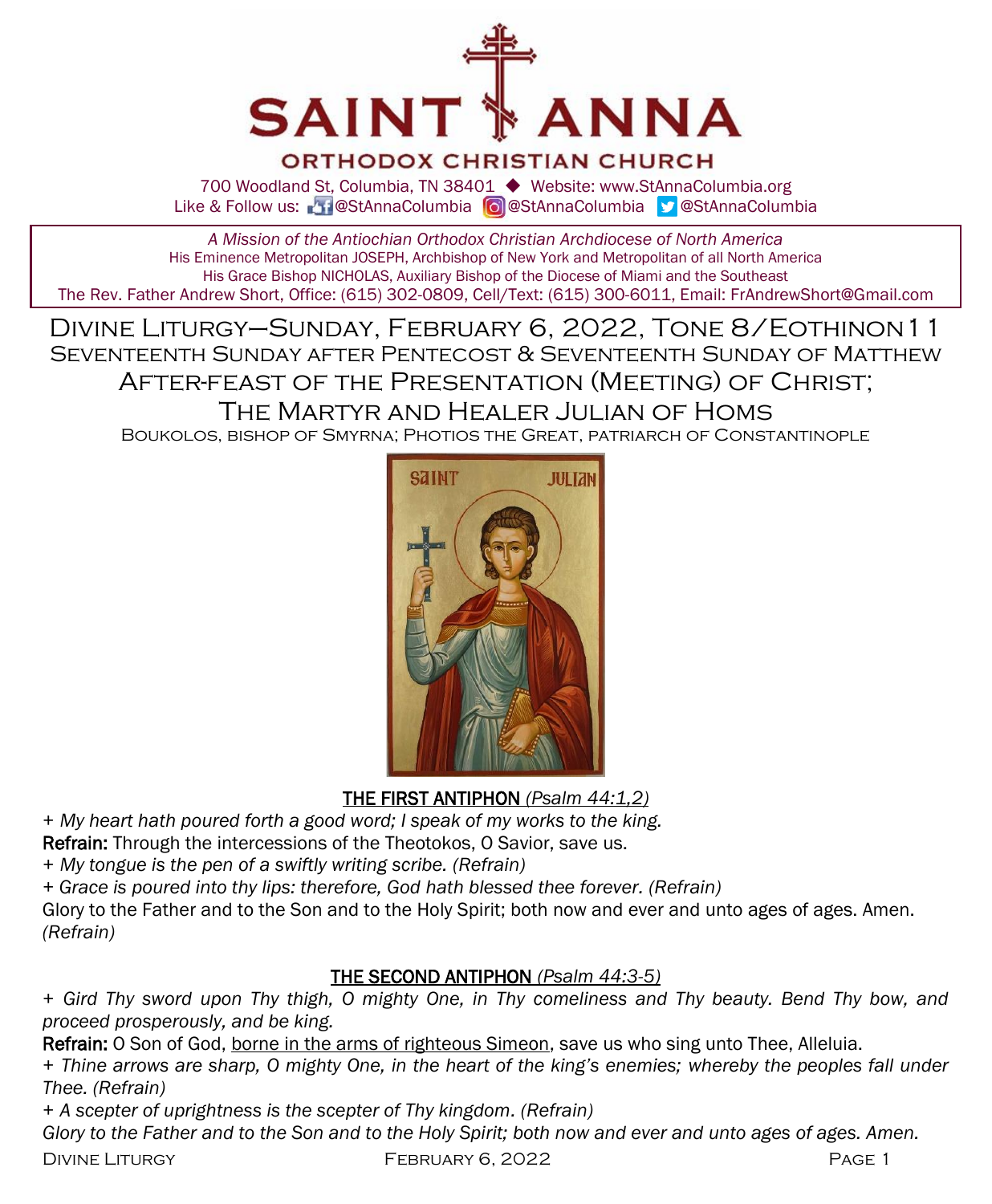## HYMN OF ST. JUSTINIAN

Only Begotten Son and Word of God, who art immortal, Thou didst take on Thee for our salvation to be incarnate of the Holy Theotokos and ever-virgin Mary and without change was made man, and was crucified also, O Christ our God, and by Thy death hast death subdued. Who art one of the Holy Trinity, glorified with the Father and the Holy Spirit: O save, O save us.

## THIRD ANTIPHON: RESURRECTIONAL APOLYTIKION IN TONE SEVEN *(Psalm 44:9,11,16)*

*+ Hearken, O daughter, and consider, and incline thine ear; forget also thine own people, and thy father's house. Even the rich among the people shall entreat thy countenance. I shall commemorate thy name in every generation.*

Refrain: Rejoice, O Virgin Theotokos, full of grace, for from thee arose the Sun of justice, Christ our God, lighting those who are in darkness. Rejoice and be glad, O righteous elder, carrying in thine arms the Deliverer of our souls, Who granteth us Resurrection.

## THE EISODIKON (ENTRANCE HYMN) OF ORDINARY SUNDAYS

Come, let us worship, and fall down before Christ. O Son of God, Who art risen from the dead; Save us who sing to Thee. Alleluia.

## RESURRECTIONAL APOLYTIKION IN TONE EIGHT

From the heights Thou didst descend, O compassionate One, and Thou didst submit to the three-day burial, that Thou might deliver us from passion; Thou art our life and our Resurrection, O Lord, glory to Thee.

## APOLYTIKION OF THE PRESENTATION OF CHRIST IN TONE ONE

Rejoice, O Virgin Theotokos, full of grace, for from thee arose the Sun of justice, Christ our God, lighting those who are in darkness. Rejoice and be glad, O righteous elder, carrying in thine arms the Deliverer of our souls, Who granteth us Resurrection.

## APOLYTIKION FOR ST. JULIAN OF HOMS IN TONE THREE

O holy passion-bearer and healing physician Julian, intercede with the merciful God that He grant unto our souls forgiveness of sins.

## APOLYTIKION OF ST. ANNA, Righteous Ancestor of God, Mother of the Theotokos:

O Godly-minded Anna, thou didst give birth unto God's pure mother who conceived Him Who is our Life. Wherefore, thou hast now passed with joy to thy heavenly rest, wherein is the abode of them that rejoice in glory; and thou askest forgiveness of sins for them that honor thee with love, O ever blessed one.

## KONTAKION OF THE PRESENTATION OF CHRIST IN TONE ONE

O Christ God, Thou hast sanctified the virgin's womb by Thy birth, and as was meet, hast blessed the hands of Simeon. Thou hast also come to us to save us. Do Thou, when wars prevail, give peace to Thy people, and make mighty those whom Thou hast loved, for Thou alone art the Lover of mankind.

## TRISAGION HYMN

People: *(sung)* Holy God, Holy Mighty, Holy Immortal: have mercy on us. *(Three times)*  Glory to the Father, and to the Son, and to the Holy Spirit: Now and ever, and unto ages of ages. *Amen.*  Holy Immortal: have mercy on us. *Priest: With Strength!* People: Holy God, Holy Mighty, Holy Immortal: have mercy on us.

## ~THE NEW TESTAMENT READINGS~ THE EPISTLE *(For the Seventeenth Sunday after Pentecost)*

Divine Liturgy February 6, 2022 Page 2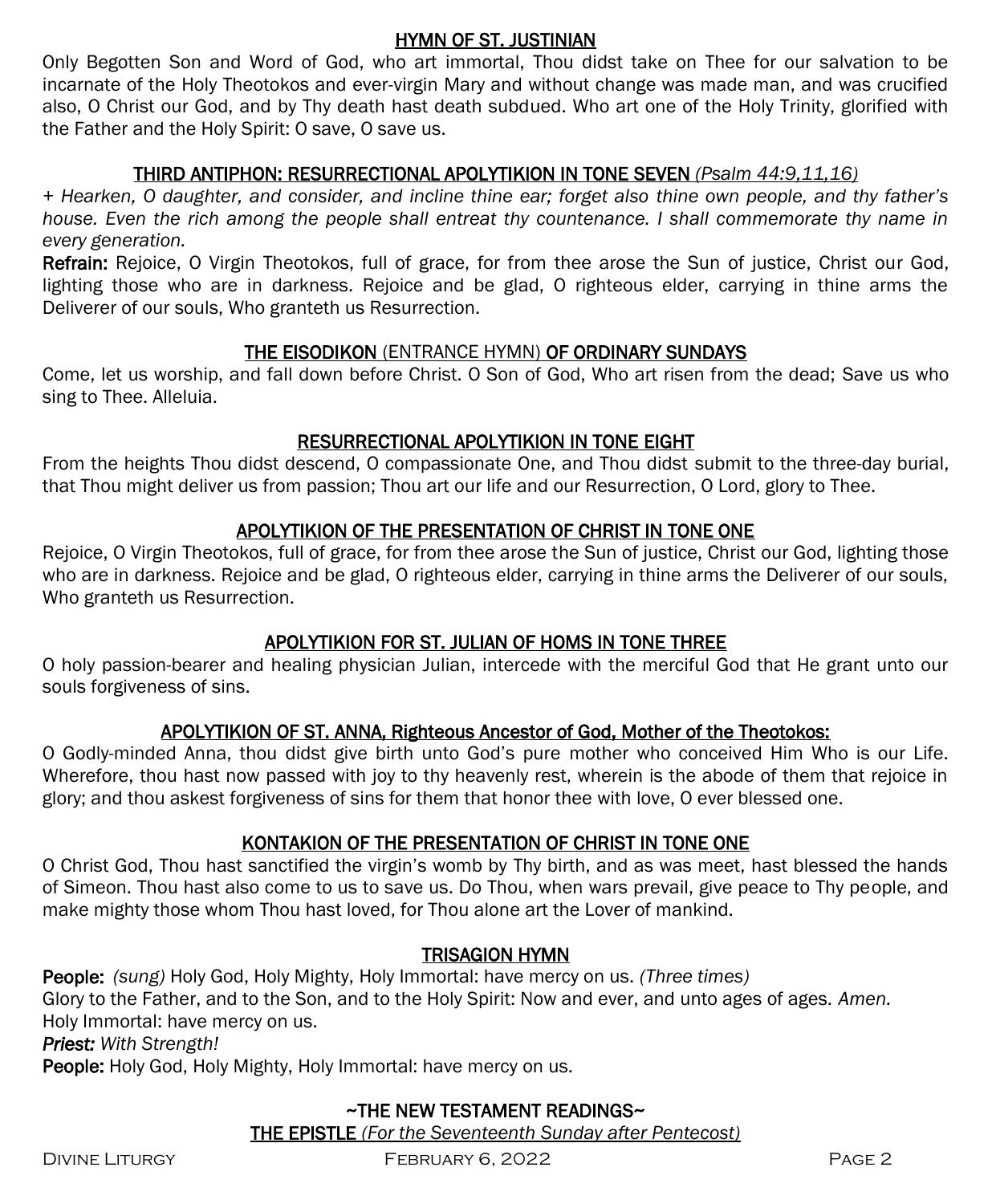### *Priest: Let us attend.*

Reader: Make your vows to the Lord our God and perform them. God is known in Judah; His Name is great in Israel.

*Priest: Wisdom.*

## Reader: The Reading from the Second Epistle of St. Paul to the Corinthians. (6:16-7:1)

*Priest: Let us attend.*

Reader: Brethren, you are the temple of the living God; as God said, "I will live in them and move among them, and I will be their God, and they shall be My people. Therefore, come out from them, and be separate from them," says the Lord, "and touch nothing unclean; then I will welcome you, and I will be a father to you, and you shall be My sons and daughters," says the Lord Almighty. Since we have these promises, beloved, let us cleanse ourselves from every defilement of body and spirit, and make holiness perfect in the fear of God.

## ALLELUIA FOR THE PRESENTATION *(Luke 2:29-32)*

People: Alleluia, Alleluia, Alleluia.

*Reader: Lord, now lettest Thou Thy servant depart in peace according to Thy word: for mine eyes have seen Thy salvation.*

People: Alleluia, Alleluia, Alleluia.

*Reader: A light to lighten the gentiles, and the glory of Thy people, Israel.*

People: Alleluia, Alleluia, Alleluia.

## THE GOSPEL *(For the Seventeenth Sunday of Matthew)*

*Priest: Wisdom. Stand upright. Let us hear the Holy Gospel. Peace be to all.* People: And to thy spirit.

## *Priest: The Reading from the Holy Gospel according to St. Matthew. (15:21-28)*

People: Glory to thee, O Lord, Glory to thee.

*Priest: Let us attend.* 

*At that time, Jesus went to the district of Tyre and Sidon. And behold, a Canaanite woman from that region came out and cried, "Have mercy on me, O Lord, Son of David; my daughter is severely possessed by a demon." But He did not answer her one word. And His disciples came and begged Him, saying, "Send her away, for she is crying after us." He answered, "I was sent only to the lost sheep of the house of Israel." But she came and knelt before Him, saying, "Lord, help me." And He answered, "It is not fair to take the children's bread and throw it to the dogs." She said, "Yes, Lord, yet even the dogs eat the crumbs that fall from their master's table." Then Jesus answered her, "O woman, great is your faith! Be it done for you as you desire." And her daughter was healed instantly.*

People: Glory to thee, O Lord, Glory to thee.

## CHERUBIC HYMN

We who mystically represent the cherubim, and who sing to the life-giving Trinity the thrice holy hymn, let us now lay aside all earthly cares, that we may receive the King on all who comes invisibly up borne by the angelic host. *Alleluia.*

## THE NICENE CREED

I believe in one God, the Father Almighty, Maker of heaven and earth, and of all things visible and invisible; And in one Lord Jesus Christ, the Son of God, the Only-begotten, Begotten of the Father before all worlds, Light of Light, Very God of Very God, Begotten, not made; of one essence with the Father, by whom all things were made: Who for us men and for our salvation came down from heaven, And was incarnate of the Holy Spirit and the Virgin Mary, and was made man; And was crucified also for us under Pontius Pilate, and suffered and was buried; And the third day He rose again, according to the Scriptures; And ascended into heaven, and sitteth at the right hand of the Father; And He shall come again with glory to judge the quick and the dead, Whose kingdom shall have no end. And I believe in the Holy Spirit, the Lord, and Giver of Life, Who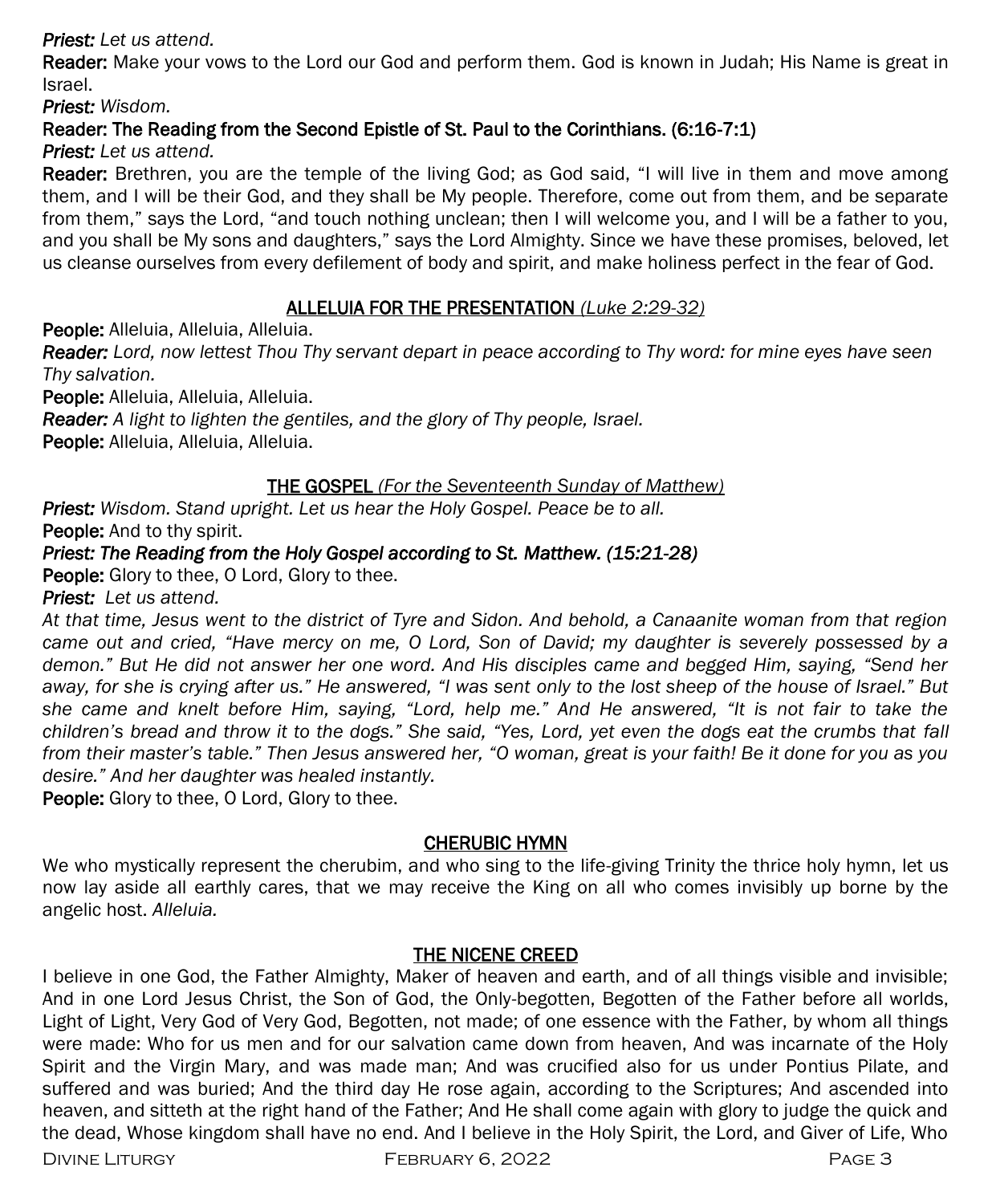proceedeth from the Father, Who with the Father and the Son together is worshipped and glorified, Who spake by the Prophets; And I believe in One Holy Catholic and Apostolic Church. I acknowledge one Baptism for the remission of sins. I look for the Resurrection of the dead. And the Life of the world to come. *Amen.*

### MEGALYNARION IT IS TRULY MEET

It is truly meet, it is truly meet, to call thee Blessed, Lady Theotokos. Lady ever-greatly blessed, and most perfect in innocence, and Mother of our God. Lady more precious than the cherubim and more glorious beyond all measure than the seraphim, who without corruption gavest birth to God the Word and art truly Theotokos, we magnify Thee, we magnify Thee.

#### THE LORD'S PRAYER

Our Father, who art in heaven, hallowed be thy Name; thy kingdom come; thy will be done on earth, as it is in heaven. Give us this day our daily bread; and forgive us our trespasses, as we forgive those who trespass against us; and lead us not into temptation but deliver us from evil.

## PRE-COMMUNION PRAYER – A PRAYER OF ST. JOHN CHRYSOSTOM

I believe, O Lord, and I confess that thou art truly the Christ, the Son of the living God, who didst come into the world to save sinners, of whom I am chief. And I believe that this is truly thine own immaculate Body, and that this is truly thine own precious Blood. Wherefore I pray thee, have mercy upon me and forgive my transgressions both voluntary and involuntary, of word and of deed, of knowledge and of ignorance; and make me worthy to partake without condemnation of thine immaculate Mysteries, unto remission of my sins and unto life everlasting. *Amen.*

Of thy Mystic Supper, O Son of God, accept me today as a communicant: for I will not speak of thy Mystery to thine enemies, neither will I give thee a kiss as did Judas; but like the thief will I confess thee: Remember me, O Lord, in thy Kingdom. Not unto judgment nor unto condemnation be my partaking of thy Holy Mysteries, O Lord, but unto the healing of soul and body.

## THE COMMUNION HYMN - KOINONIKON – Psalm 148:1-4

Refrain: Praise ye the Lord from the heavens, praise ye Him in the highest.

*1). Praise Him, all ye His angels; praise Him, all ye His hosts. (Refrain)*

*2). Praise Him, O sun and moon; praise Him, all ye stars and light. (Refrain)*

*3). Praise Him, ye heavens of heavens, and thou water that art above the heavens. (Refrain) Alleluia.* 

*Priest: With the fear of God and faith and love, draw near.*

People: Blessed is he that cometh in the Name of the Lord. God is the Lord and hath appeared unto us.

## THE PEOPLE'S COMMUNION HYMN

Receive me today, O Son of God, as partaker of Thy mystical supper; for I will not speak, for I will not speak of Thy mystery to Thine enemies, neither will I give Thee a kiss as did Judas; but like the thief will I confess Thee. Remember me, O Lord, remember me, O Lord, in Thy Kingdom.

#### POST-COMMUNION HYMN

We have seen the true light; we have received the heavenly Spirit. We have found the true faith worshipping the undivided Trinity, who hath saved us.

## LET OUR MOUTHS BE FILLED

Let our mouths be filled with Thy praise, O Lord that we may sing of Thy glory. For Thou hast made us worthy to partake of Thy holy, divine, immortal, and life creating mysteries. Keep us in Thy holiness that all the day we may meditate upon Thy righteousness. Alleluia. Alleluia. Alleluia.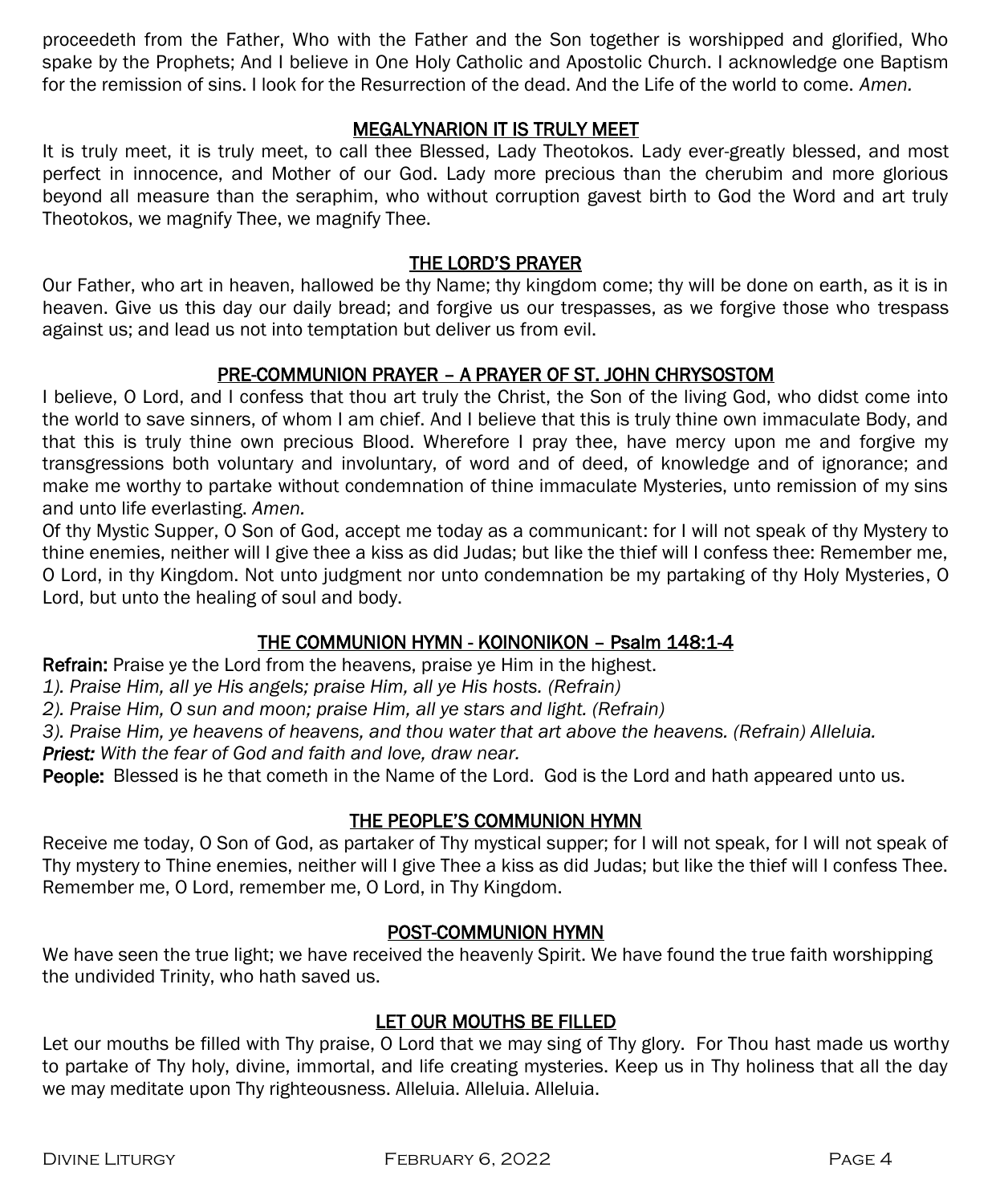## IDIOMELA IN TONE EIGHT

Chanter: The voice of the Lord upon the waters crieth aloud, saying: Come ye all, and receive the Spirit of wisdom, the Spirit of understanding, the Spirit of the fear of God, from Christ Who is made manifest.

Today the nature of the waters is sanctified, and the Jordan is parted in two; it holds back the stream of its own waters, seeing the Master wash Himself.

O Christ the King, thou hast come unto the river as a man, and in thy goodness thou dost make haste to receive the baptism of a servant at the hands of the Forerunner, for the sake of our sins, O Thou Who lovest mankind.

*Glory to the Father, and to the Son, and to the Holy Spirit; both now and ever, and unto ages of ages. Amen.*

At the voice of one crying in the wilderness, "Prepare ye the way of the Lord," thou hast come, O Lord, taking the form of a servant, and thou who knowest not sin dost ask for baptism. The waters saw thee and were afraid; the Forerunner was seized with trembling and cried aloud, saying, "How shall the lamp illuminate the Light? How shall the servant set his hand upon the Master? O Savior Who takest away the sin of the world, sanctify both me and the waters."

#### THE OLD TESTAMENT READINGS The First Passage

*Priest: Wisdom!*

#### Reader: The Reading from the prophecy of Isaiah. (35:1-10)

*Priest: Let us attend!*

Reader: Thus saith the Lord: Be glad, thou thirsty desert; let the wilderness exult, and flower as the lily. And the desert places of Jordan shall blossom, and be exuberant, and shall be exceedingly glad; and the glory of Lebanon hath been given to it, and the honor of Carmel; and my people shall see the glory of the Lord, and the majesty of God. Be strong, ye slackened hands and palsied knees. Comfort one another, and say unto the fainthearted in understanding: Be strong, fear not; behold, our God rendereth judgment, and He will render it; He Himself will come and save us. Then shall the eyes of the blind be opened, and the ears of the deaf shall hear. Then shall the lame man leap as a hart, and the tongue of the stammerers shall speak plainly; for water hath burst forth in the desert, and a channel of water in a thirsty land. And the dry land shall become pools, and a fountain of water shall be poured into the thirsty land; there shall be a joy of birds, habitations of song-birds, and reeds and marshes. There shall be there a pure way, and it shall be called a holy way; and there shall not pass by there any unclean person, neither shall there be an unclean way; but the dispersed shall walk on it, and they shall not go astray. And there shall be no lion there, neither shall any evil beast go up upon it, nor at all be found there; but the redeemed and gathered on the Lord's behalf, shall walk in it, and shall return, and come to Sion with joy and exceeding gladness, and everlasting joy shall be over their head; for on their head shall be praise and exultation, and joy shall take possession of them: sorrow, and pain, and sighing are fled away.

#### The Second Passage

#### *Priest: Wisdom!*

#### Reader: The Reading from the prophecy of Isaiah. (55:1-13)

*Priest: Let us attend!*

Reader: Thus saith the Lord: Ye that thirst, go to the water, and all that have no money, go and buy; and eat and drink wine and fat without money or price. Wherefore do ye value at the price of money that which is not bread, and give your labor for that which satisfieth not? Hearken to Me, and ye shall eat that which is good, and your soul shall delight itself on good things. Give heed with your ears, and follow My ways; hearken to Me, and your soul shall live amid good things; and I will make with you an everlasting covenant, the sure mercies of David. Behold, I have made him a testimony among the nations, a prince and commander among the nations. Behold, nations which know thee not, shall call upon thee, and peoples which are not acquainted with thee, shall flee to thee for refuge, for the sake of the Lord thy God, the Holy One of Israel; for He hath glorified thee. Seek ye the Lord, and when ye find Him, call upon Him; and when He shall draw nigh to you, let the ungodly leave his ways, and the lawless man his counsels; return to the Lord, and ye shall find mercy; and cry out, for He shall abundantly pardon your sins. For My counsels are not as your counsels, nor are My ways as your ways, saith the Lord. But as the heaven is distant from the earth, so is My way distant from your ways, and your thoughts from My mind. For as rain shall come down, or snow, from heaven, and shall not return until it have saturated the earth, and it bring forth, and bud, and give seed to the sower, and bread for food; so shall My word be, whatever shall proceed out of My mouth, it shall by no means turn back void, until all the things which I willed shall have been accomplished; and I will make My ways and My commandments to prosper. For ye shall go forth with joy, and shall be taught with gladness; for the mountains and the hills shall leap for joy, welcoming you in gladness, and all the trees of the field shall clap with their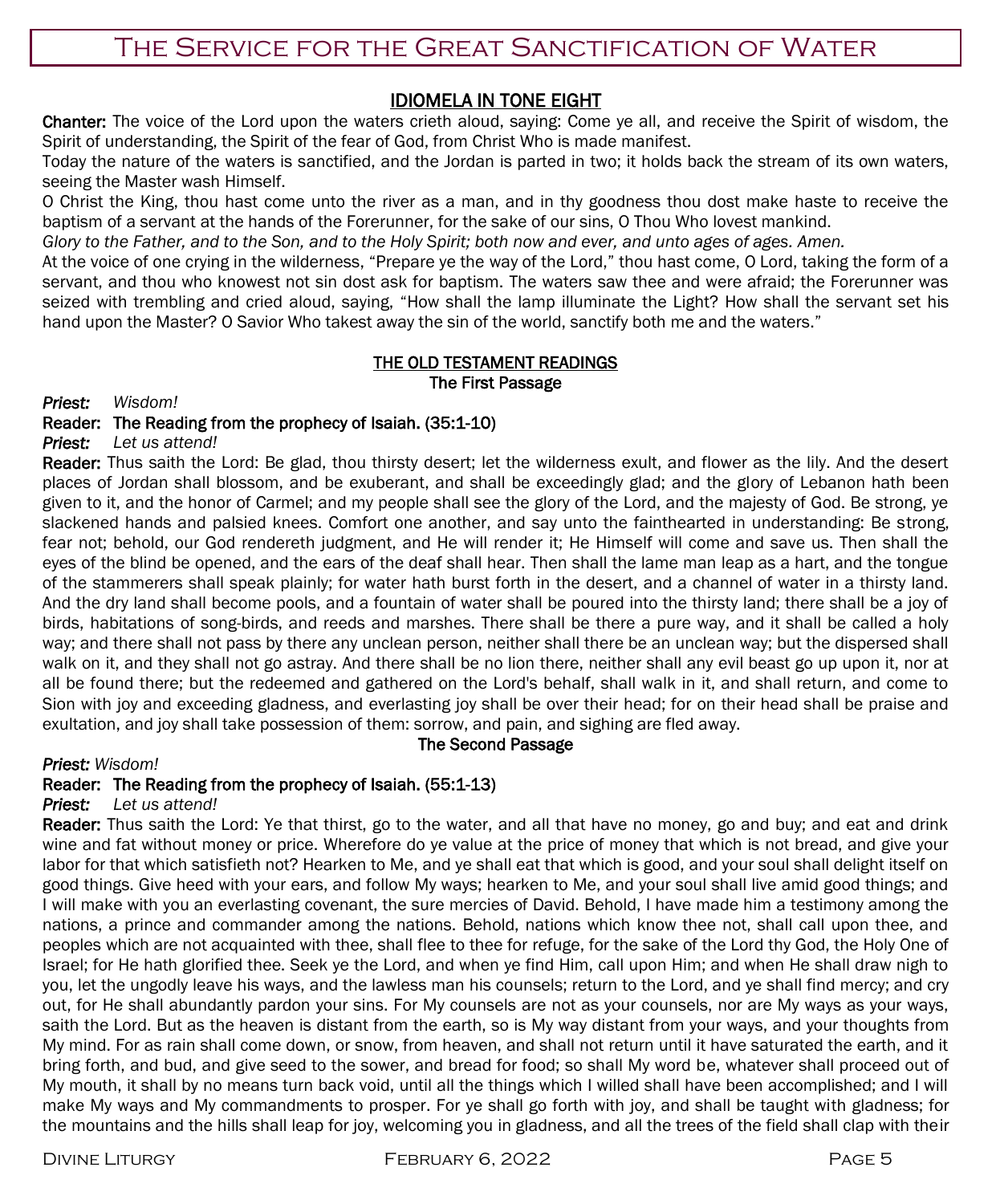branches. And instead of the bramble shall come up the cypress, and instead of the nettle shall come up the myrtle; and the Lord shall be for a Name, and for an everlasting sign, and shall not fail.

#### The Third Passage

*Priest: Wisdom!*

Reader: The Reading from the prophecy of Isaiah. (12:3-6)

*Priest: Let us attend!*

Reader: Thus saith the Lord: Draw ve forth water with joy out of the well-springs of salvation. And in that day thou shalt say: Sing to the Lord, call aloud upon His Name, proclaim His glorious deeds among the nations; make mention that His Name is exalted. Sing praise to the Name of the Lord; for He hath done exalted things; declare this in all the earth. Exult and rejoice, ye that dwell in Zion; for the Holy One of Israel is exalted in the midst of her.

#### THE EPISTLE

*Priest: Let us attend!*

Reader: *The Lord is my Light and My salvation: whom shall I fear? The Lord is the Protector of my life: of whom shall I be afraid?*

*Priest: Wisdom!*

#### Reader: The reading from the First Epistle of St. Paul to the Corinthians. (10:1-4)

*Priest: Let us attend!*

Reader: Brethren, I would not have you to be ignorant, that all our ancestors were under the cloud, and all passed through the sea; and were all baptized to Moses in the cloud and in the sea; and all ate the same spiritual meat; and all drank from the same spiritual drink: for they drank of that spiritual Rock that followed them: and that Rock was Christ.

Priest: *Peace be to thee that readest!*

Choir and People: *Alleluia, Alleluia, Alleluia.*

#### THE GOSPEL

*Priest: Wisdom! Attend! Let us hear the Holy Gospel. Peace be to all.*

Choir and People: And to thy spirit.

#### Priest: *The reading from the Holy Gospel according to St. Mark. (1:9-11)*

Choir and People: Glory to Thee, O Lord, glory to Thee.

*Priest: Let us attend!*

Priest: *In those days Jesus came from Nazareth of Galilee, and was baptized by John in the Jordan. And when He came up out of the water, immediately He saw the heavens opened and the Spirit descending upon Him like a dove; and a voice came from Heaven: "Thou art My beloved Son; with Thee I am well pleased."*

Choir and People: Glory to Thee, O Lord, glory to Thee.

#### THE AUGMENTED GREAT LITANY (FOR THE BLESSING)

*Priest: In peace, let us pray to the Lord.*

Choir and People: Lord, have mercy. (Repeat after EACH Petition)

*Priest: For the peace from above, and for the salvation of our souls, let us pray to the Lord.*

*Priest: For the peace of the whole world, for the good estate of the Holy Churches of God, and for the union of all men, let us pray to the Lord.*

*Priest: For this Holy House, and for those who with faith, reverence, and fear of God, enter therein, let us pray to the Lord.*

*Priest: For our father and Metropolitan JOSEPH, our Bishop NICHOLAS, for the venerable Priesthood, the Deaconate in Christ, for all the clergy and the people, let us pray to the Lord.*

*Priest: For Metropolitan Paul, Archbishop John, and for their quick release from captivity and safe return, let us pray to the Lord.*

*Priest: For the President of the United States, for all civil authorities, and for our Armed Forces everywhere, let us pray to the Lord.*

*Priest: For this city, and for every city and land, and for the faithful, who dwell therein, let us pray to the Lord.*

*Priest: For healthful seasons, for abundance of the fruits of the earth, and for peaceful times, let us pray to the Lord.*

*Priest: For travelers by sea, by land, and by air; for the sick and the suffering; for captives and their salvation, let us pray to the Lord.*

*Priest: That this water may be sanctified by the power and operation and descent of the Holy Spirit, let us pray to the Lord.*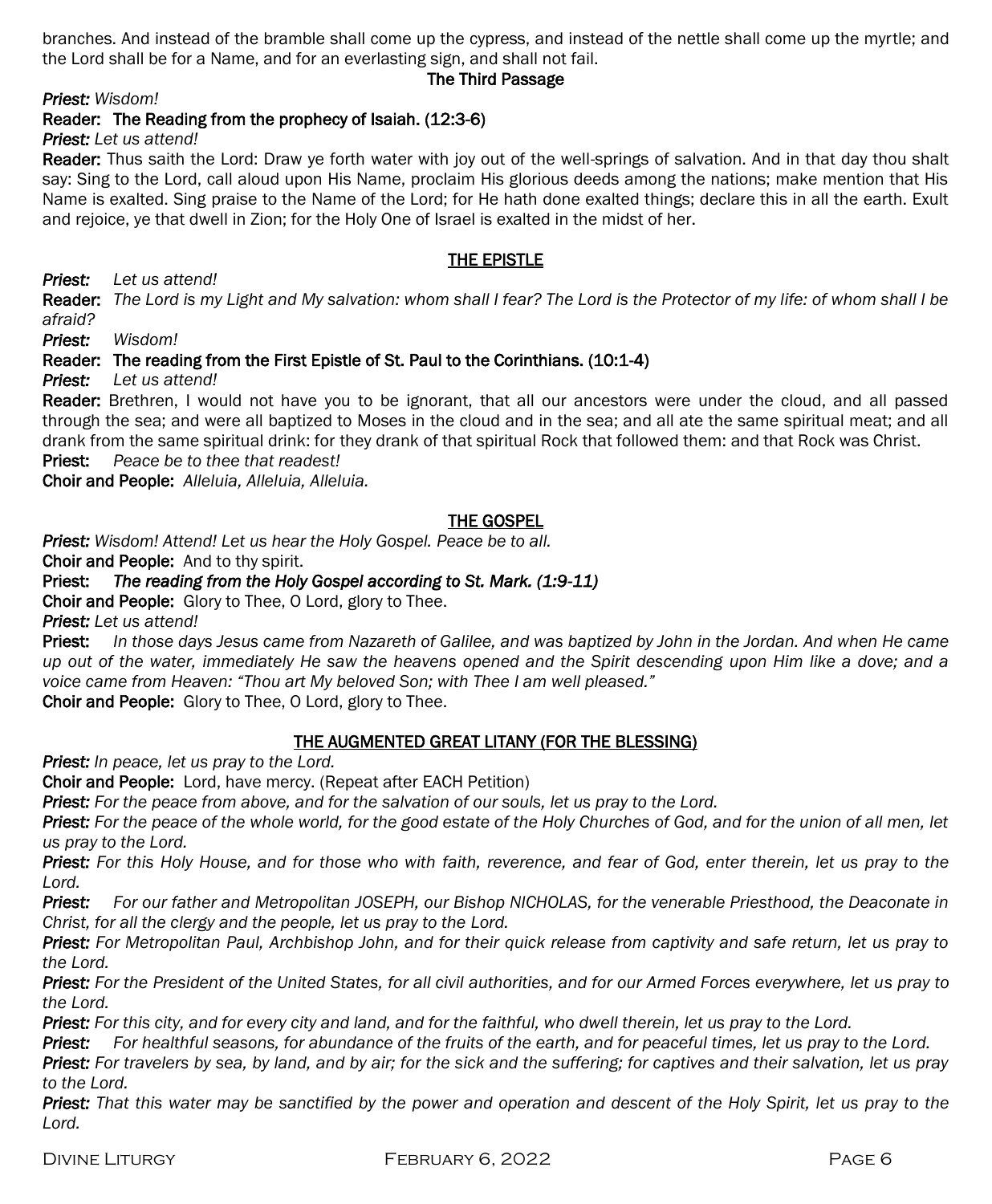*Priest: That upon this water there may descend the cleansing operation of the super-substantial Trinity, let us pray to the Lord.*

*Priest: That it may be given the grace of redemption and the blessing of the Jordan, let us pray to the Lord.*

*Priest: That we may be enlightened by the light of knowledge and piety, through the descent of the Holy Spirit, let us pray to the Lord.*

*Priest: That this water may become a gift of sanctification, a deliverance from sins, unto healing of soul and body and unto every expedient purpose, let us pray to the Lord.*

*Priest: That this water may spring up unto life everlasting, let us pray to the Lord.*

*Priest: That it may serve to the averting of every plot of the enemies, both visible and invisible, let us pray to the Lord.*

*Priest: For those who draw of it and take of it unto the sanctification of their homes, let us pray to the Lord.*

*Priest: That it may become a cleansing of the souls and bodies of all those who in faith draw and partake of it, let us pray to the Lord.*

*Priest: That we may be made worthy to be filled with sanctification through the partaking of this water, by the invisible manifestation of the Holy Spirit, let us pray to the Lord.*

*Priest: That the Lord God may hearken unto the voice of supplication of us sinners and have mercy on us, let us pray to the Lord.*

*Priest: For our deliverance from all tribulation, wrath, danger, and necessity, let us pray to the Lord.*

*Priest: Help us; save us; have mercy on us; and keep us, O God, by Thy grace.*

*Priest: Calling to remembrance our all-holy, immaculate, most blessed and glorious Lady Theotokos and ever-virgin Mary, with all the Saints let us commend ourselves and each other, and all our life unto Christ our God.*

Choir and People: To Thee, O Lord.

*Priest: (Quietly) O Lord Jesus Christ, the only-begotten Son, Who art in the bosom of the Father, true God, the Fountain of*  life and of immortality, Light of Light, Who camest into the world to enlighten it: Illumine our minds by thy Holy Spirit, and *receive us who offer unto Thee magnification and thanksgiving for Thy wondrous, mighty works, which are from all ages, and for Thy saving dispensation in these latter ages, in which Thou hast clothed Thyself in our weak and poor nature and hast condescended to the stature of a servant, Thou who art King of all, and yet didst deign to be baptized in the Jordan at the hands of a servant, that having sanctified the nature of water, O sinless One, Thou mightest lead us unto a new*  birth through water and the Spirit and restore us again to our first freedom. Celebrating the memory of this divine *mystery, we pray Thee, O Lord Who lovest mankind, sprinkle upon us, thine unworthy servants, according to Thy divine*  promise, cleansing water, the gift of thy tenderness. And may the supplications of us sinners over this water be well *pleasing unto Thy goodness, and may Thy blessing through it be bestowed upon us and upon all Thy faithful people, to the glory of Thy holy and adorable Name.*

*(ALOUD) For unto Thee, together with Thine unoriginate Father and Thine all-holy and good and life-giving Spirit, belong all glory, honor and worship, now and ever, and unto ages of ages.*

Choir and People: Amen.

#### THE GREAT PRAYER OF THE BLESSING OF THE WATER

*Priest: Let us pray to the Lord.*

Choir and People: Lord, have mercy.

*Priest: O Trinity, transcendent in essence, in goodness and in divinity, the Almighty Who watcheth over all, invisible and incomprehensible; O Creator of intelligent essences, rational natures, the goodness of the utter and unapproachable*  Light, that enlighteneth every man that cometh into the world: Enlighten me also, Thine unworthy servant. Illuminate the eyes of my understanding that I may venture to praise Thy countless benevolences and Thy might. Let my beseeching on behalf of this people be wholly acceptable, so that my transgressions may not prevent the descent here of Thy Holy *Spirit; that I may be allowed to cry to Thee without condemnation and say, O most good One: We glorify Thee, O Master, Lover of mankind, the Almighty King before eternity. We glorify Thee, O Creator and Fashioner of all. We glorify Thee, O only-begotten Son of God, Who art without father from Thy Mother, and without mother from Thy Father; for in the previous feast we beheld Thee a babe, and in this feast we behold Thee perfect, O our perfect God, appearing from the Perfect; for today we have reached the time of the feast, and the rank of saints gathereth with us, and angels celebrate with men.*

*Today the grace of the Holy Spirit hath descended on the waters in the likeness of a dove. Today hath shone the Sun that setteth not, and the world is lighted by the light of the Lord. Today the moon shineth with the world in its radiating*  beams. Today the shining stars adorn the universe with the splendor of their radiance. Today the clouds from heaven *moisten mankind with showers of justice. Today the Uncreated accepteth of His own will the laying on of hands by His*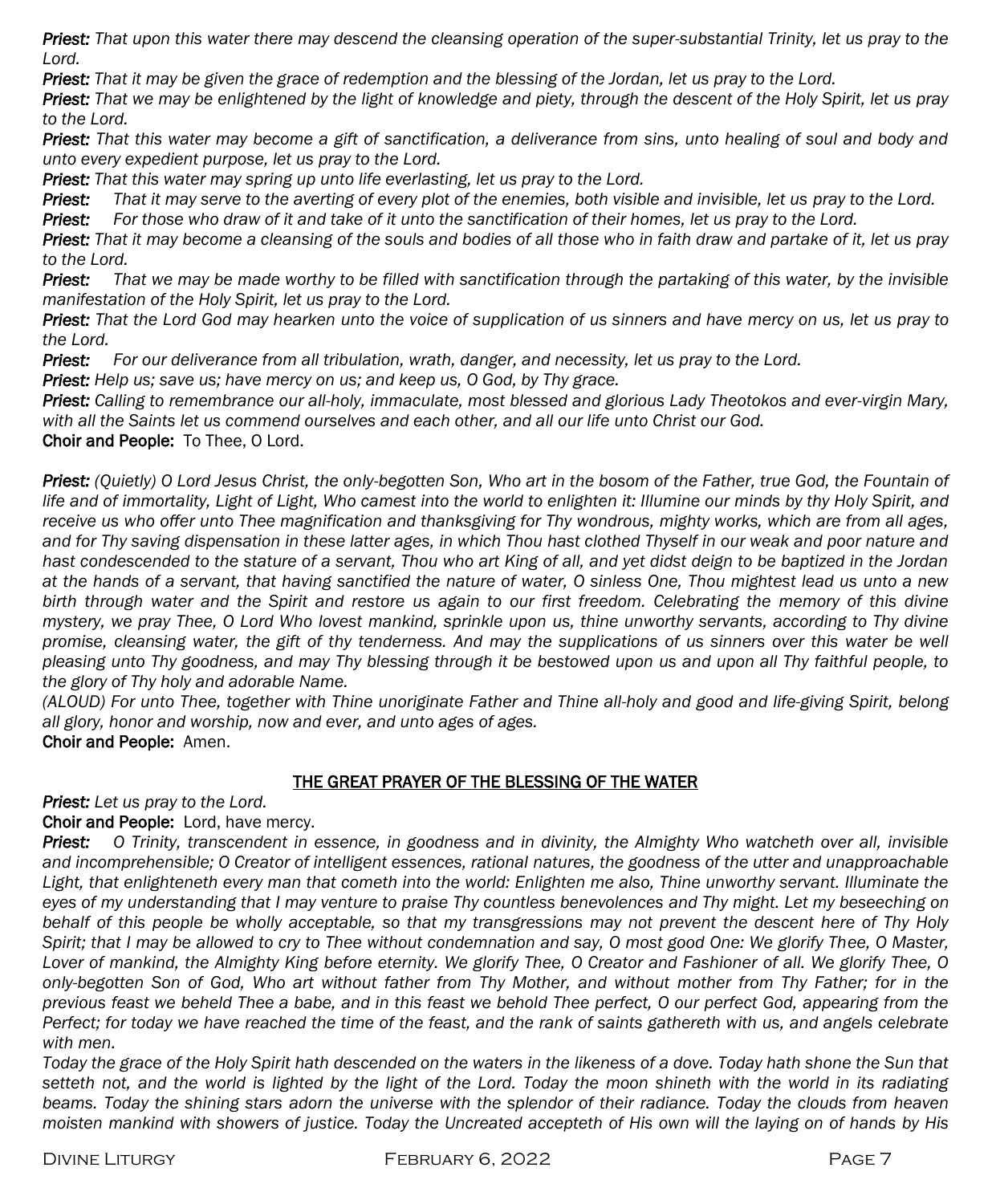*own creation. Today the Prophet and Forerunner draweth nigh to the Master but halteth with trembling when he*  witnesseth the condescension of our God toward us. Today the waters of the Jordan are changed to healing by the *presence of the Lord. Today the whole creation is watered by mystical streams. Today the stumblings of mankind are blotted out by the waters of the Jordan. Today hath paradise been opened to mankind, and the Sun of righteousness hath shone for us. Today the bitter water is changed by Moses to sweetness for the people at the presence of the Lord. Today are we delivered from the ancient mourning, and like a new Israel we have been saved. Today we have escaped from darkness and, by the light of the knowledge of God, we have been illuminated. Today the darkness of the world*  vanisheth with the appearance of our God. Today the whole creation is lighted from on high. Today is error annulled, and the coming of the Master prepareth for us a way of salvation. Today the celestials celebrate with the terrestrials, and the *terrestrials commune with the celestials. Today the assembly of noble and great-voiced Orthodox rejoiceth. Today the Master cometh to baptism to elevate mankind above. Today the Unbowable boweth to his servant to deliver us from slavery. Today we have bought the kingdom of heaven, for the kingdom of heaven hath no end. Today the land and the sea have divided between them the joy of the world, and the world hath been filled with rejoicing.*

*The waters saw Thee, O God; the waters saw Thee and were afraid. Jordan turned back when it beheld the fire of the*  Godhead coming down and descending into it bodily. Jordan turned back at beholding the Holy Spirit descending in the likeness of a dove and hovering over Thee. Jordan turned back when it saw the Invisible visible, the Creator incarnate *and the Master in the form of a servant. Jordan turned back, and the mountains leaped with joy at beholding God in the*  flesh. And the clouds, beholding in the Jordan the Lord's festal assembly, gave voice, wondering at Him that cometh, *Who is Light of Light, true God of true God, drowning in the Jordan the death of disobedience, the sting of error and bond of hades, granting the world the baptism of salvation. So also, I, Thine unworthy and sinful servant, as I proclaim the greatness of Thy wonders, am encompassed by fear, crying with compunction unto Thee and saying:* (The following is done THRICE.)

*Priest: Great art Thou, O Lord, and wondrous are Thy works, and no word sufficeth to hymn Thy wonders.* Choir and People: Glory to Thee, O Lord, glory to Thee.

*Priest:* (Continues): *For Thou, by Thine own will, from nothingness hast brought all things into being, by Thy might Thou dost uphold creation, and by Thy providence Thou dost direct the world. Thou hast fitly framed the creation out of four elements; Thou didst crown the circle of the year with four seasons. All the reason-endowed powers tremble before Thee. The sun praiseth Thee, and the moon glorifieth Thee; the stars intercede with Thee. The light obeyeth Thee. The deeps shudder before Thee; the water-springs serve Thee. Thou hast spread out the heavens like a curtain. Thou hast established the earth upon the waters. With sand hast Thou walled in the sea. Thou hast poured forth the air for breathing. The angelic powers serve Thee. The choirs of the archangels worship Thee. The many-eyed cherubim and the six-winged seraphim, as they stand round about and fly, cover themselves in fear before Thine unapproachable glory. For thou, the God Who is uncircumscribed, without beginning and ineffable, didst come down upon earth, taking on the form of a servant and being made in the likeness of man. For Thou couldst not endure, O Master, because of Thy tender mercy, to behold the race of men beneath the tyranny of the devil, but Thou didst come and didst save us. We confess Thy grace. We proclaim Thy mercy. We conceal not Thy beneficence. Thou hast set free the offspring of our nature; by Thy birth thou hast sanctified a virgin's womb. All creation singeth praises unto Thee, Who didst reveal Thyself. For Thou, our God, didst appear upon earth and didst dwell among men. Thou didst sanctify the streams of Jordan, in that Thou didst send down from heaven Thine all-holy Spirit and didst crush the heads of the serpents that lurked there.*

(The priest makes the sign of the Cross over the water THRICE, saying each time:)

*Priest: Therefore, O King Who lovest mankind, do Thou Thyself be present even now, through the descent of Thy Holy Spirit, and sanctify this water.*

#### Choir and People: Amen.

*Priest:* (Continues): *And give it the grace of redemption, the blessing of Jordan. Make it a fountain of incorruption, a gift of sanctification, a remission of sins, a protection against disease, a destruction of demons, inaccessible to hostile powers, filled with angelic might. And may it be to all those who draw of it and partake of it unto the cleansing of souls and bodies, unto the healing of passions, unto the sanctification of homes and unto every expedient purpose. For Thou art our God Who, through water and the Spirit, hast renewed our nature, grown old through sin. Thou art our God Who with water didst drown sin in the days of Noah. Thou art our God Who by the sea, through Moses, didst set free from*  slavery to Pharaoh the Hebrew race. Thou art our God Who didst cleave the rock in the wilderness, so that water gushed *forth and streams overflowed and didst satisfy Thy thirsty people. Thou art our God Who by water and fire, through Elias, didst bring Israel back from the deception of Baal.*

#### (The following is done THRICE.)

*Priest: Do Thou thyself, O Master, sanctify even now this water by Thy Holy Spirit.* Choir and People: Amen.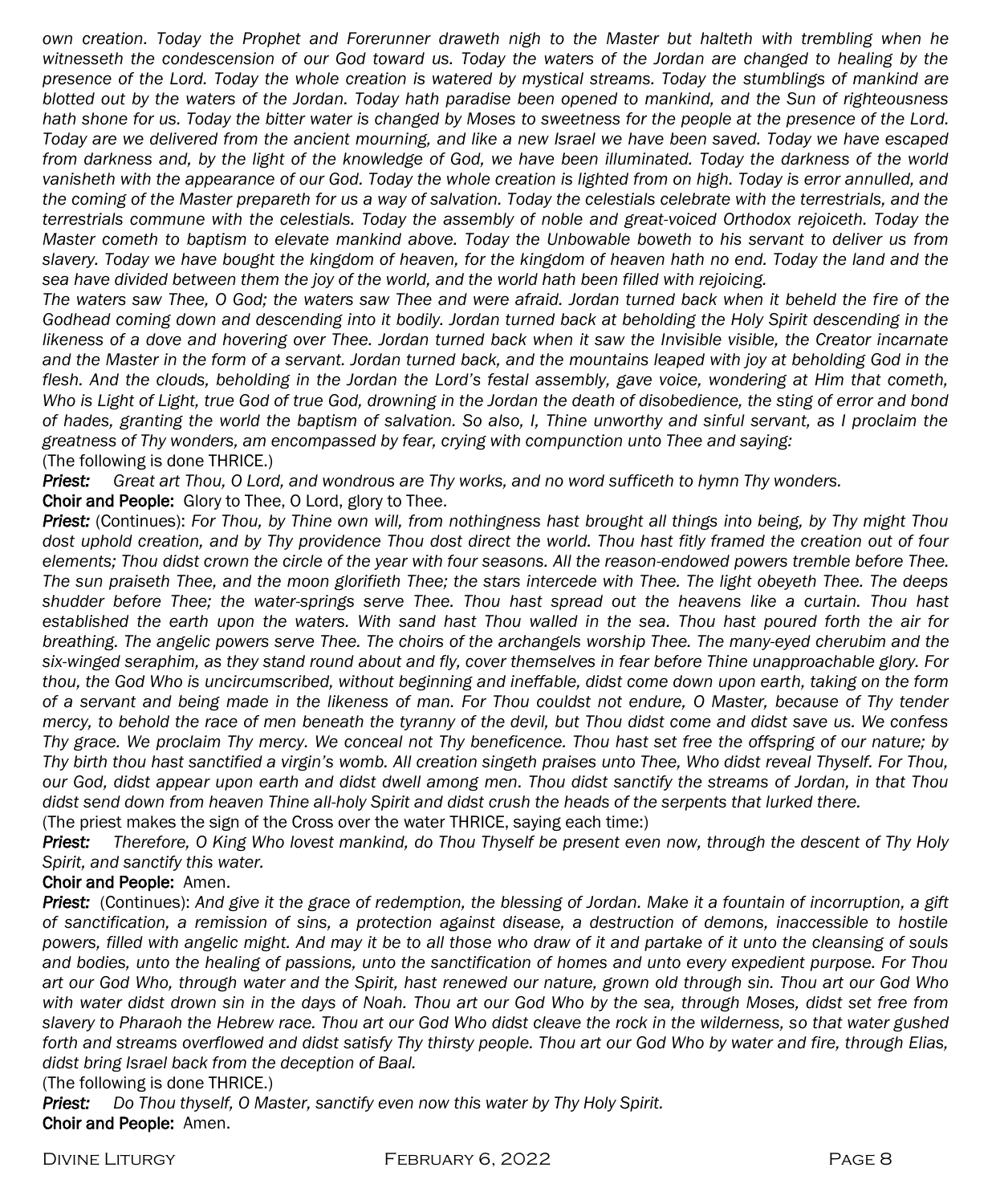*Priest:* (Continues): *Grant unto all who touch it, anoint themselves therewith and partake thereof, sanctification, blessing, cleansing and health.*

Save, O Lord, Thy servants, our faithful civil authorities. Keep them under Thy shadow in peace. Subdue under their feet *every enemy and adversary. Grant to them the means of salvation and eternal life.*

*Be mindful, O Lord, of our father and Metropolitan JOSEPH, our Bishop NICHOLAS, all the presbytery, the diaconate in Christ and every priestly order and all thy people here present, together with our brethren who are absent for just cause, and have mercy on them and on us according to Thy Great Mercy. That by the elements, by the angels and by men, by things visible and invisible, Thine all-holy Name may be glorified, together with the Father and the Holy Spirit; both now and ever, and unto ages of ages.*

Choir and People: Amen.

### THE PEACE

*Priest: Peace be to all.*

Choir and People: And to thy spirit.

*Priest: Let us bow our heads unto the Lord.*

Choir and People: To Thee, O Lord.

(All bow their heads as the priest says the following prayer:)

*Priest: Incline thine ear, and hearken unto us, O Lord Who didst deign to be baptized in the Jordan and didst sanctify the waters. Bless us all who, by the bowing of our necks, signify our servitude; and make us worthy to be filled with Thy*  sanctification through partaking of this water and being sprinkled therewith. And may it be unto us, O Lord, for health of *soul and body.*

For Thou art the Sanctification of our souls and bodies, and unto Thee do we ascribe glory, thanksgiving and worship, *together with thine unoriginate Father and Thine all-holy, good and life-giving Spirit; both now and ever, and unto ages of ages.*

Choir and People: Amen.

(The priest blesses the water in the form of a cross, and immerses the hand cross up and down, holding it straight, into the water.)

#### APOLYTIKION OF THE THEOPHANY OF CHRIST IN TONE ONE

When Thou, O Lord, wast baptized in the Jordan, worship of the Trinity wast made manifest; for the voice of the Father bore witness to Thee, calling Thee His beloved Son. And the Spirit in the likeness of a dove confirmed the truth of His word. O Christ our God, Who hast appeared and enlightened the world, glory to Thee. *(THRICE)*

*(As the priest sprinkles the Holy Water on all the people, the choir sings the following hymns.)*

#### KONTAKION OF THE THEOPHANY OF CHRIST IN TONE FOUR

On this day Thou hast appeared unto the whole world, and Thy light, O Sovereign Lord, is signed on us who sing Thy praise and chant with knowledge: Thou hast now come, Thou hast appeared, O Thou Light unapproachable.

#### IDIOMELON IN TONE SIX

Ye faithful, let us praise the greatness of God's dispensation toward us. For, becoming man on account of our transgressions, he who alone is clean and undefiled was cleansed in Jordan that we might be made clean, sanctifying us and the waters and breaking the heads of the dragons in the water. Let us then draw water in gladness, O brethren; for upon those who draw with faith, the grace of the Spirit is invisibly bestowed by Christ, the God and Savior of our souls.

*(The Holy Water will be distributed among the clergy and faithful after The Great Dismissal of the Divine Liturgy.)*

# St. Anna Announcements

Welcome to our Visitors - We're glad you're here! Please join us after the morning services for Coffee Hour so we can meet you and know you better.

Receiving Holy Communion unites us with Our Lord Jesus Christ, His unoriginated Father, the Holy Spirit, our Bishop, and the Church, both in heaven and on earth. To commune signifies a commitment to Holy Orthodox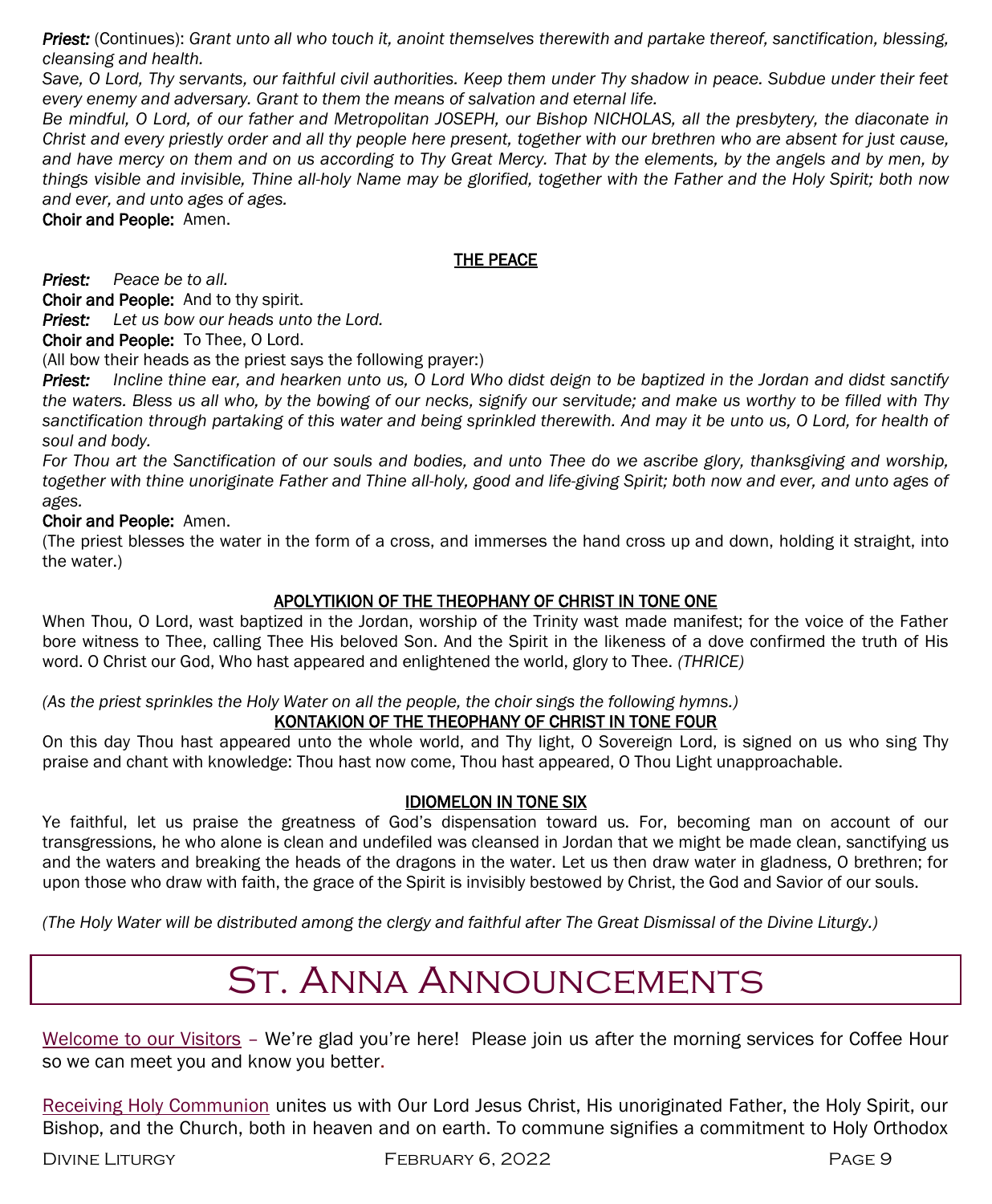Christianity and that all communicants share this common Apostolic Faith. As such, only those who are members in good standing of the Holy Orthodox Christian Church and who have prepared themselves through prayer, fasting and regular confession may receive the Eucharist. All those present today, including non-Orthodox, are invited to receive the Blessed Bread from the acolytes or clergy as a sign of our friendship.

#### UPCOMING SERVICES:

Sunday, February 6: Orthros (9am) and Divine Liturgy (10am) Saturday, February 12: Great Vespers (5pm) Sunday, February 13: Orthros (9am) and Divine Liturgy (10am) – *The Publican and the Pharisee* Saturday, February 19: Great Vespers (5pm) Sunday, February 20: Orthros (9am) and Divine Liturgy (10am) - *Prodigal Son Sunday* Saturday, February 26: Great Vespers (5pm) Sunday, February 27: Orthros (9am) and Divine Liturgy (10am) – *Meatfare Sunday*

| <b>SERVICE</b> | <b>ACOLYTES</b> | <b>PROSPHORA</b>         | <b>EPISTLE READER</b>   | <b>CHURCH CLEANING</b> |
|----------------|-----------------|--------------------------|-------------------------|------------------------|
| Sun, Feb, 6    | St. Herman      | Arlin & Cathy Trover (F) | <b>Basil Derryberry</b> | Lemon, Troyer          |
| Sun, Feb. 13   | St. Raphael     | Arlin & Cathy Trover (F) | BJ Rose                 | Kelley, Kelley         |
| Sun, Feb. 20   | St. Herman      | Julie Dumond (B)         | <b>Grant Kelley</b>     | Webster, Rose          |
| Sun, Feb. 27   | St. Raphael     | Julie Dumond (F)         | Steve Cox               | Stephens, Beach        |

Acolyte Teams: St. Raphael Team St. Herman Team

Andrew Webster Kellen Stephens Adrian Hill Kanen Stephens Jesse Cox Ben Weaver Theodore Thomas Jaden Kent

Leader – Steve Cox Leader – Brian Weaver



#### PLEASE SAVE THESE DATES:

1.) St. Anna Men's Night Out – Tuesday, February 8 – 6pm – *Puckett's on the Columbia Square*

- 2.) Teen/SOYO Meeting (Ages 13-19) Sunday, February 13 (11:45am) *Youth Room Downstairs*
- 3.) DOMSE Winter Retreat Friday & Saturday, February 25 & 26 *St. Elias Orthodox Church, Atlanta, GA* 4.) Meatfare Sunday - Sunday, February 27
- 5.) Annual Choir Appreciation Luncheon Sunday, February 27 12 Noon *Location – TBA*
- 6.) Cheesefare/Forgiveness Sunday Sunday, March 6

7.) Great Lent Begins – Monday, March 7

8.) 2022 Parish Life Conference (PLC) – June 15-18 – *Hosted by St. John Orthodox Church, Memphis, TN*

Church School – 8:45 am (Ages 3-12) – Sunday Morning Church School has been paused until Kh. Belinda's health is restored, and she can return to St. Anna. Please continue to pray for her speedy and complete recovery.



Clergy & Winter Retreats ted at St. Elias Orthodox Church



**Visit DOMSE.ORG for details** 

and links to registration/

hotel. "IN-PERSON RETREAT"

DOMSE Winter Retreat: February 25-26, 2022 - *Hosted by St. Elias Orthodox Church, Atlanta, GA* Special sessions for Men, Women, Young Adults, Teens and Child Care for all Teaching sessions. https://domse.org/event/domse-winterretreat2022/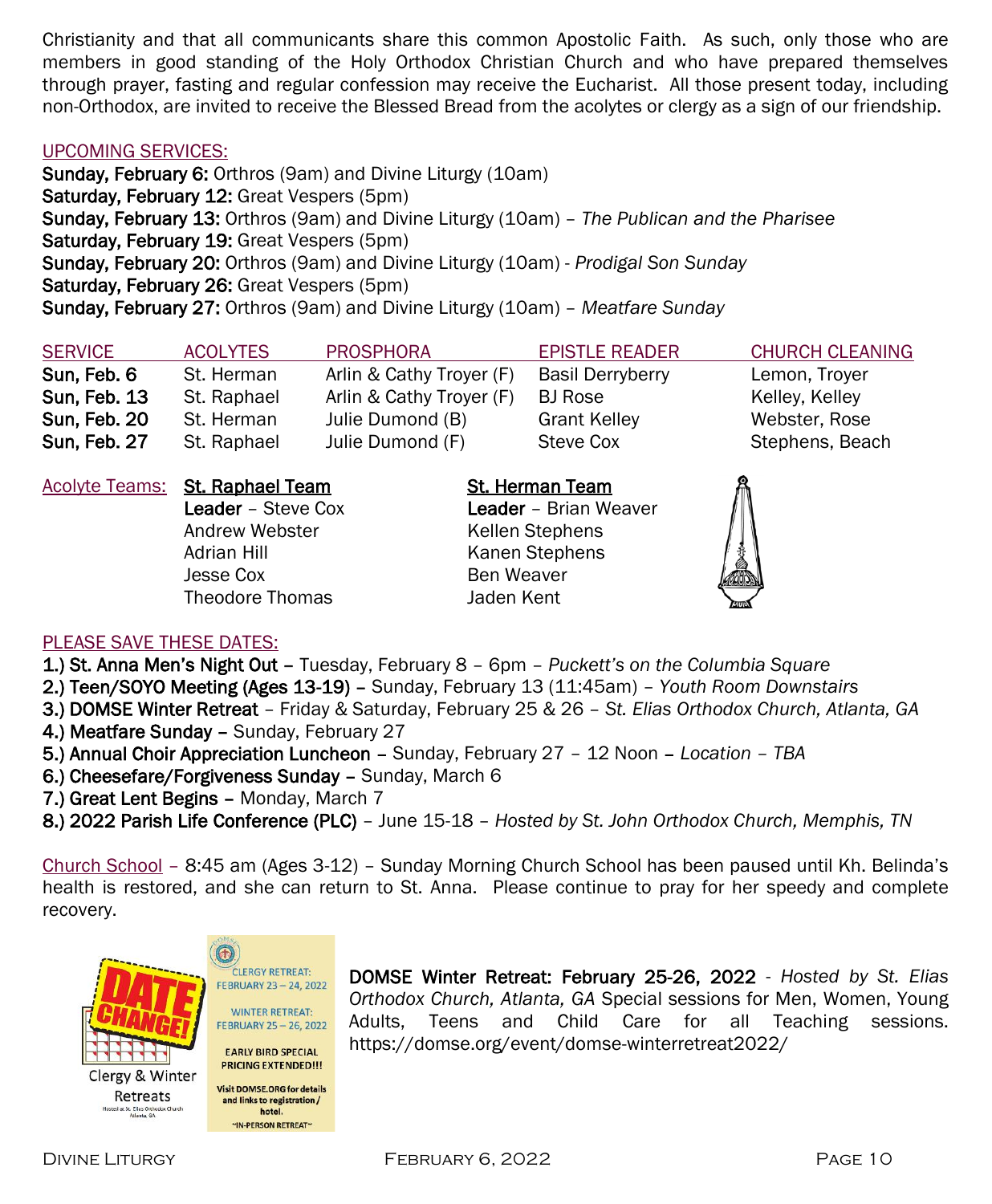## ST. ANNA PRAYER REQUESTS

## *(Please send updates to this Prayer List to: FrAndrewShort@Gmail.com)*

- Planning for our church Please pray for all of those involved with the short-term and long-term plans.
- Rita Trimble
- Jordan (Basil Derryberry's nephew)
- McCaffrey family (friends of Webster's)
- Ben & Family (Kevin Hathaway's son)
- Anna (Basil Derryberry's sister)
- Robbie (Basil Derryberry's brother)
- Melody (Anna Rose's friend)
- Mark (Julie Dumond's husband)
- TJ (Kevin Hathaway's friend)
- Kevin & Laura Hathaway
- Bonnie (Rachel Meese's grandmother 101 yrs)
- Lisa Trimble
- Cynthia (Nancy Webster's friend)
- Sister Aemilia (The Short's daughter in Greece)
- Robert & Suzanne (Basil Derryberry's parents)
- Joe & Margaret (Basil Derryberry's friends)
- Madeleine (Andrew Webster's friend)
- Brianna & Niko, son Cruz (Danielle's cousin)
- Angela (Lisa Trimble's friend)
- David (Anna Fuertes' son)
- Lindsay (Andrew Webster's friend)
- Sarah & family (Rachel Meese's friend)
- Donna (Lindsay Weaver's stepmother)
- Jeff (Lindsay Weaver's father)
- Don (Fr. Andrew's friend)
- Sonia (Danielle Thomas' aunt)
- Katlynn (John Fuertes' granddaughter)
- Wayne (John Fuertes' friend)
- Isaac (Fr. Andrew's friend)
- Arlin Troyer
- Greg (Rita Trimble's godson)
- Jake & family (Rachel Meese's brother)
- Linda (Lisa Trimble's cousin)
- Jan (Lisa Trimble's friend)
- John & Jackie (Kevin Hathaway's son & wife)
- Dn. Stephen and Sh. Mary Heffelfinger
- Fr. Andrew and Kh. Belinda



*"Prayer, like love, is a way of life, and is not something that comes quickly or easily. We learn it with the help of the Holy Spirit over a lifetime of practice." -Fr. Alexander Goussetis*

For many of us, the thought of building a committed discipline of daily personal prayer can feel daunting. We're so busy. Distracted. Perhaps we don't know what

to say. We want to grow in fervent prayer *(James 5:16)* as a critical means of growth in our relationship with God, Father, Son and Holy Spirit. But we are not there. If you've ever felt like this, you're not alone. For many Orthodox Christians, we want to pray. We know our Faith and relationship with God will grow through personal prayer. But we struggle to make it a daily, regular occurrence. If this sounds familiar to you, take heart. Making prayer a daily habit just got a tiny bit easier. Introducing "The Encounter: The Common Discipline of the Fellowship of St. Philip the Evangelist". Participating is easy.

1. Choose how you want to participate in The Encounter. Are you a digital person? Download the free app to your favorite device. Just type in "Faithtree Resources" in the Apple or Google App Stores and download The Encounter. Prefer to hold a physical prayer book in your hand? It's coming soon! You'll find them in just a few weeks on our website: *Faithtree.org.* 

2. Commit to praying the 3 short prayer sessions each day. Each session is less than ten minutes, many less than five. The impact on your calendar is small, but the benefit of daily prayer is extraordinary.

3. Explore! The Encounter app has a variety of other resources to help you grow in prayer. With a growing library of prayers for specific occasions, short articles to help you understand more about prayer, hymns of the Church to help you focus, and opportunities to pray for every Orthodox jurisdiction, our parishes, hierarchs, clergy and more, you will never weary of drawing closer to the living God through prayer!

Without prayer, our spirit shrivels, our hope fades, and our joy diminishes. With prayer, our soul quickens, our vision clarifies, and our Christian life is fulfilled.

Join the fellowship of believers who use The Encounter to pray the beautiful prayers of the Church every day. *Let us pray to the Lord!*